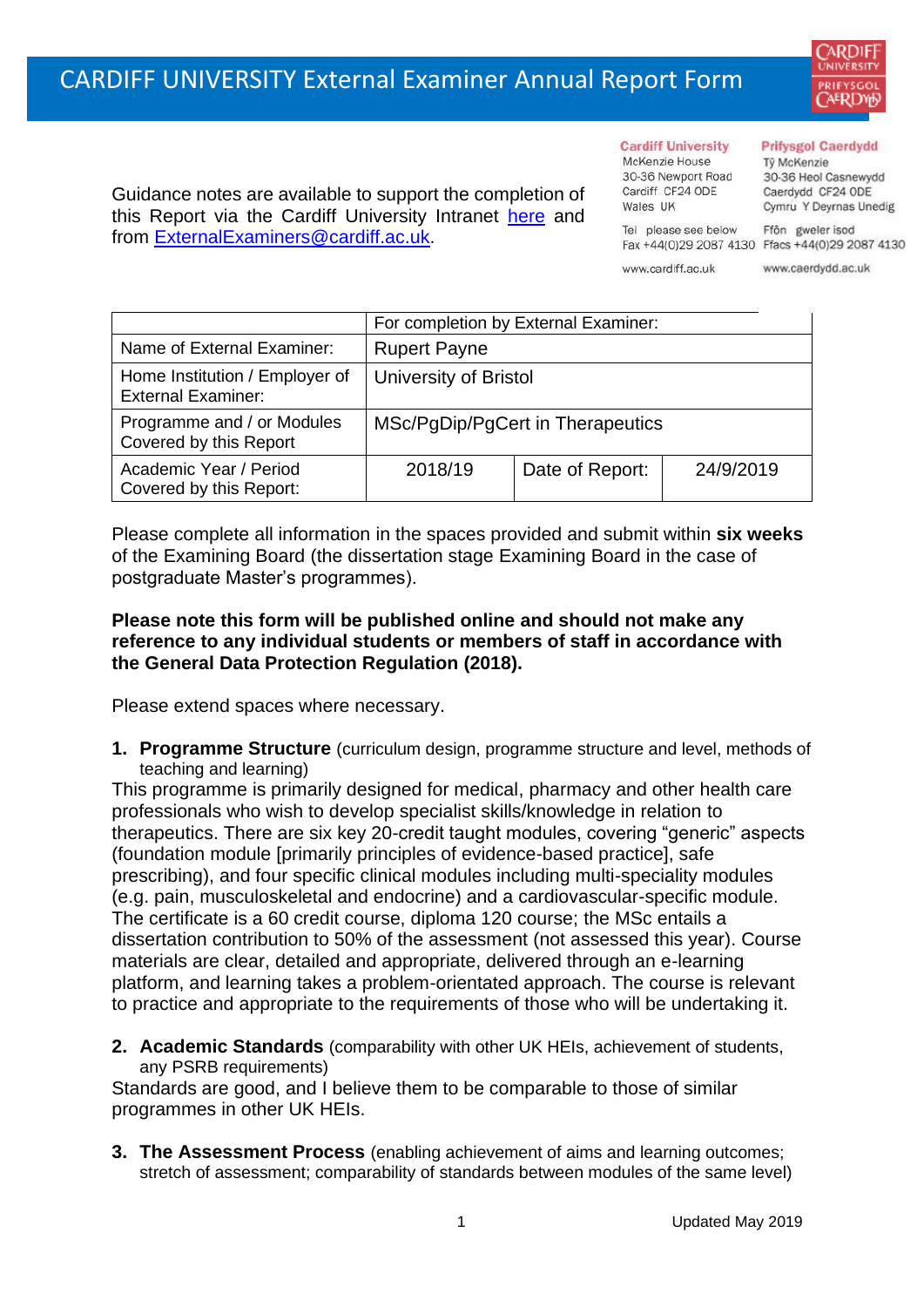Assessment involves MCQs and one written task per module. A single marker assesses each essay set for consistency, with double-marking of essays that fail, those at grade-boundaries, and 10% of others. There are no "model answer" marking schemes (other than for numeric answers), and markers apply standard generic University-wide assessment criteria. I was able to review samples of written questions from across all the modules.

The written questions were appropriate and fair. It was noted that the written topics varied in complexity and focus: some questions raised issues which were very specific, underpinned by established clinical practice, a strong evidence base and clear guidance; other topics, however, were far broader (e.g. medicines management, absence of clear evidence). In particular, the former had the disadvantage of offering less opportunity to challenge the student, particularly in terms of creativity/originality; the latter had the disadvantage of being perhaps too open to interpretation and thus less comparable. Nevertheless, taken together the range of questions presented a good balance that tested a range of skills across the whole course, in addition to more module-specific knowledge and understanding. This issues were raised and discussed at the exam board meeting.

Rates of distinction were high raising concern that questions could be more challenging and more discriminatory.

**4. Examination of Master's Dissertations (if applicable)** (sample of dissertations received, appropriateness of marking schemes, standard of internal marking, classification of awards)

[*Where possible please complete this section following the dissertation examining board determining the final award*.]

None reviewed this year.

### **5. Year-on-Year Comments**

[Previous External Examiner Reports are available from the Cardiff University Website [here.](https://www.cardiff.ac.uk/public-information/quality-and-standards/external-examiner-reports)] Ongoing concerns about high levels of distinctions; this has been raised for several years.

**6. Preparation for the role of External Examiner (for new External Examiners only)** (appropriateness of briefing provided by the programme team and supporting information, visits to School, ability to meet with students, arrangements for accessing work to review)

N/A

- **7. Noteworthy Practice and Enhancement** (good and innovative practice in learning, teaching and assessment; opportunities for enhancement of learning opportunities) Problem-based learning approach and keeping the programme highly relevant to practice is encouraging and should be continued.
- **8. Appointment Overview (for retiring External Examiners only)** (significant changes in standards, programme/discipline developments, implementation of recommendations, further areas of work)

N/A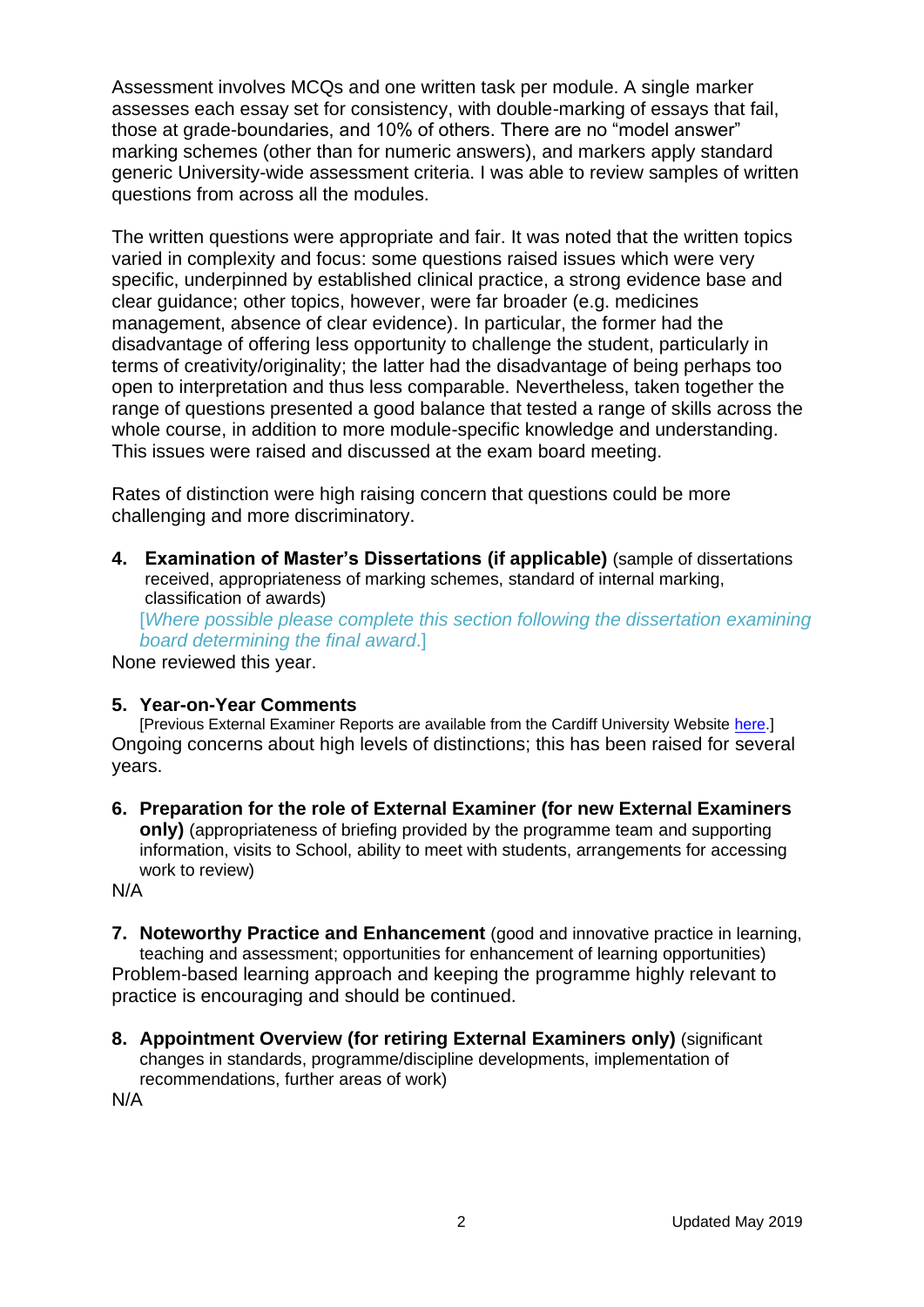## **9. Annual Report Checklist**

Please include appropriate comments within Sections 1-7 above for any answer of 'No'.

|                                                        |                                                                                                                                                             | <b>Yes</b><br>(Y) | <b>No</b><br>(N) | N/A<br>(N/A) |
|--------------------------------------------------------|-------------------------------------------------------------------------------------------------------------------------------------------------------------|-------------------|------------------|--------------|
| <b>Programme/Course information</b>                    |                                                                                                                                                             |                   |                  |              |
| 9.1                                                    | Did you receive sufficient information about the Programme and<br>its contents, learning outcomes and assessments?                                          | Y                 |                  |              |
| 9.2                                                    | Were you asked to comment on any changes to the assessment<br>of the Programme?                                                                             |                   |                  | N/A          |
| <b>Commenting on draft examination question papers</b> |                                                                                                                                                             |                   |                  |              |
| 9.3                                                    | Were you asked to approve all examination papers contributing<br>to the final award?                                                                        |                   | N                |              |
| 9.4                                                    | Were the nature, spread and level of the questions appropriate?                                                                                             | Y                 |                  |              |
| 9.5                                                    | Were suitable arrangements made to consider your comments?                                                                                                  |                   |                  | N/A          |
|                                                        | <b>Examination scripts</b>                                                                                                                                  |                   |                  |              |
| 9.6                                                    | Did you receive a sufficient number of scripts to be able to assess<br>whether the internal marking and classifications were appropriate<br>and consistent? | Y                 |                  |              |
| 9.7                                                    | Was the general standard and consistency of marking<br>appropriate?                                                                                         | Y                 |                  |              |
| 9.8                                                    | Were the scripts marked in such a way as to enable you to see<br>the reasons for the award of given marks?                                                  | Y                 |                  |              |
| 9.9                                                    | Were you satisfied with the standard and consistency of marking<br>applied by the internal examiners?                                                       | Y                 |                  |              |
| 9.10                                                   | In your judgement, did you have the opportunity to examine a<br>sufficient cross-section of candidates' work contributing to the<br>final assessment?       | Y                 |                  |              |
| <b>Coursework and practical assessments</b>            |                                                                                                                                                             |                   |                  |              |
| 9.11                                                   | Was the choice of subjects for coursework and / or practical<br>assessments appropriate?                                                                    | Y                 |                  |              |
| 9.12                                                   | Were you afforded access to an appropriate sample of<br>coursework and / or practical assessments?                                                          | Υ                 |                  |              |
| 9.13                                                   | Was the method and general standard of assessment<br>appropriate?                                                                                           | Y                 |                  |              |
| 9.14                                                   | Is sufficient feedback provided to students on their assessed<br>work?                                                                                      | Y                 |                  |              |
| <b>Clinical examinations (if applicable)</b>           |                                                                                                                                                             |                   |                  |              |
| 9.15                                                   | Were satisfactory arrangements made for the conduct of clinical<br>assessments?                                                                             |                   |                  | N/A          |
| <b>Sampling of work</b>                                |                                                                                                                                                             |                   |                  |              |
| 9.16                                                   | Were you afforded sufficient time to consider samples of<br>assessed work?                                                                                  | Y                 |                  |              |
| <b>Examining board meeting</b>                         |                                                                                                                                                             |                   |                  |              |
| 9.17                                                   | Were you able to attend the Examining Board meeting?                                                                                                        | Y                 |                  |              |